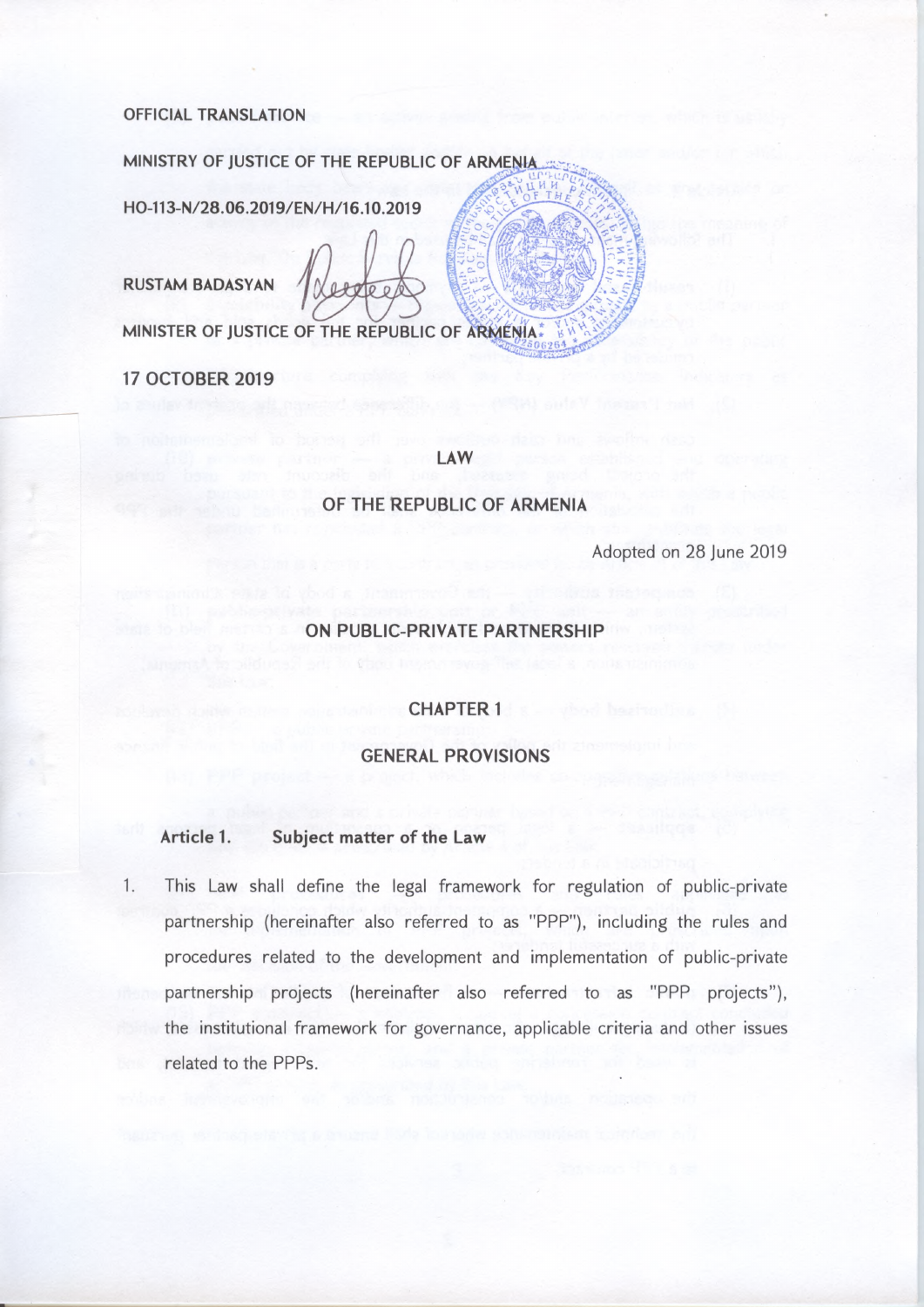### **Article 2. Main concepts used in the Law**

- 1. The following main concepts shall be used in this Law:
	- (1) **result-based payments** payments being made to a private partner by customers and/or a public partner for the goods sold and services rendered by a private partner;
	- (2) **Net Present Value (NPV)** the difference between the present values of cash inflows and cash outflows over the period of implementation of the project being assessed, and the discount rate used during the calculation of the difference shall be determined under the PPP procedures;
	- (3) **competent authority** the Government, a body of state administration system, which develops and implements a policy in a certain field of state administration, a local self-government body of the Republic of Armenia;
	- (4) **authorised body** a body of state administration system which develops and implements the policy of the Government in the field of public finance management;
	- (5) **applicant** a legal person or a consortium of legal persons that participate in a tender;
	- (6) **public partner** a competent authority which concludes a PPP contract with a successful tenderer;
	- (7) **public infrastructure** a fixed asset of public interest or benefit (including buildings, structures, equipment) and/or intangible asset, which is used for rendering public services (or with regard thereto), and the operation and/or construction and/or the improvement and/or the technical maintenance whereof shall ensure a private partner pursuant to a PPP contract;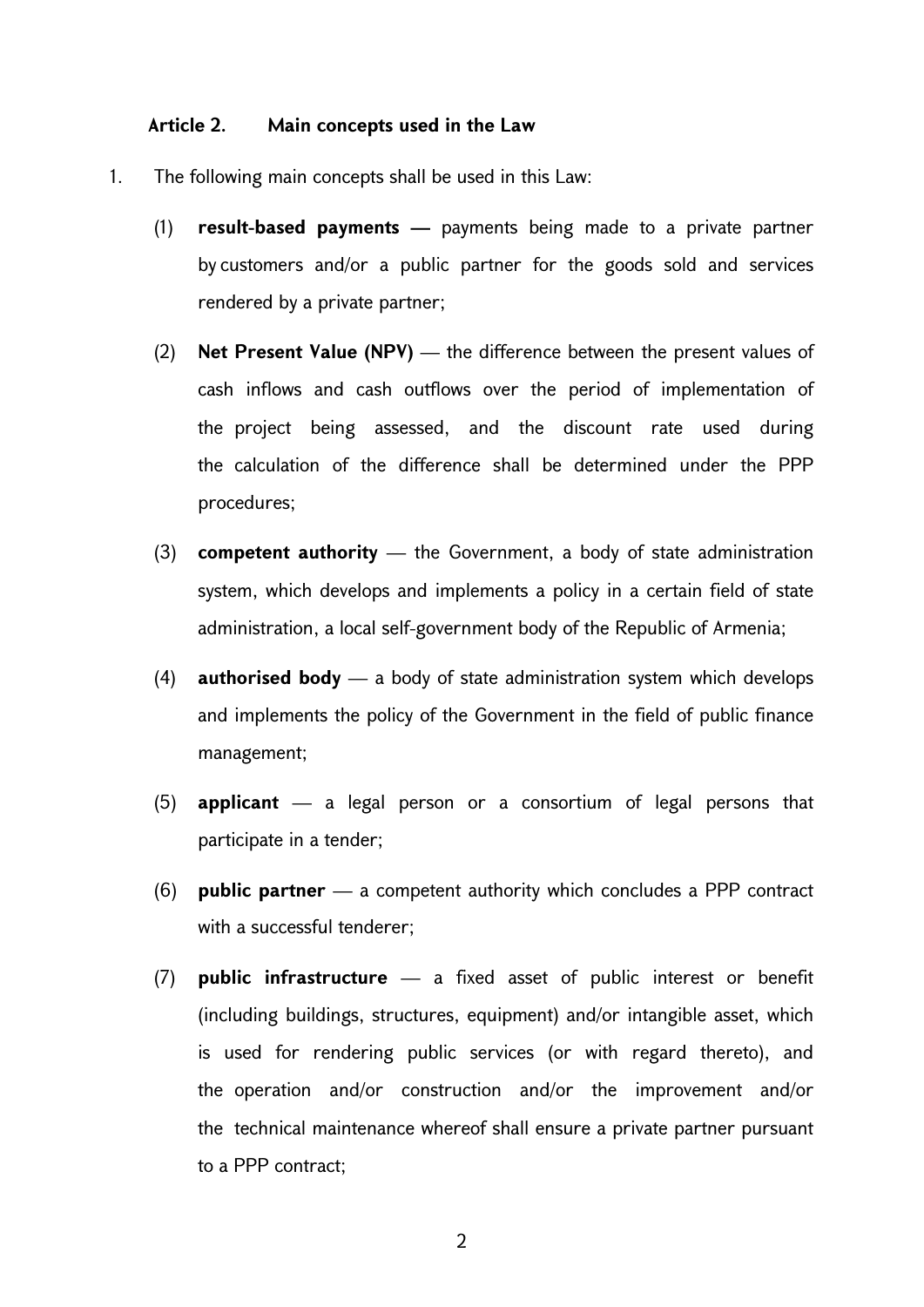- (8) **public service** an activity arising from public interest, which is usually carried out by state bodies and/or on behalf of the latter and/or for which the state body bears the main responsibility, as well as any service or activity of the regulated sector of the public services, within the meaning of the Law ''On Public Services Regulatory Authority";
- (9) **availability payments** regular payments being made by a public partner to a private partner, which are based on the accessibility of the public infrastructure complying with the Key Performance Indicators as prescribed under a PPP contract;
- (10) **private partner** a private legal person established and operating pursuant to the legislation of the Republic of Armenia, with which a public partner has concluded a PPP contract, or which shall subtitute the legal person that is a party to a contract, as provided for by Article 21 of this Law;
- (11) **public-private partnership unit or PPP unit** an entity prescribed by the Government, which exercises the powers reserved thereto under this Law;
- (12) **PPP** a public-private partnership;
- (13) **PPP project** a project, which includes co-operative relations between a public partner and a private partner based on a PPP contract, complying with the criteria prescribed by Article 4 of this Law;
- (14) **PPP procedures** procedures and rules applicable to the implementation of PPP projects, which are prescribed upon the decision of the Government;
- (15) **PPP contract**  a contract, including a concession contract concluded between a public partner and a private partner for implementation of a PPP project, as prescribed by this Law;

3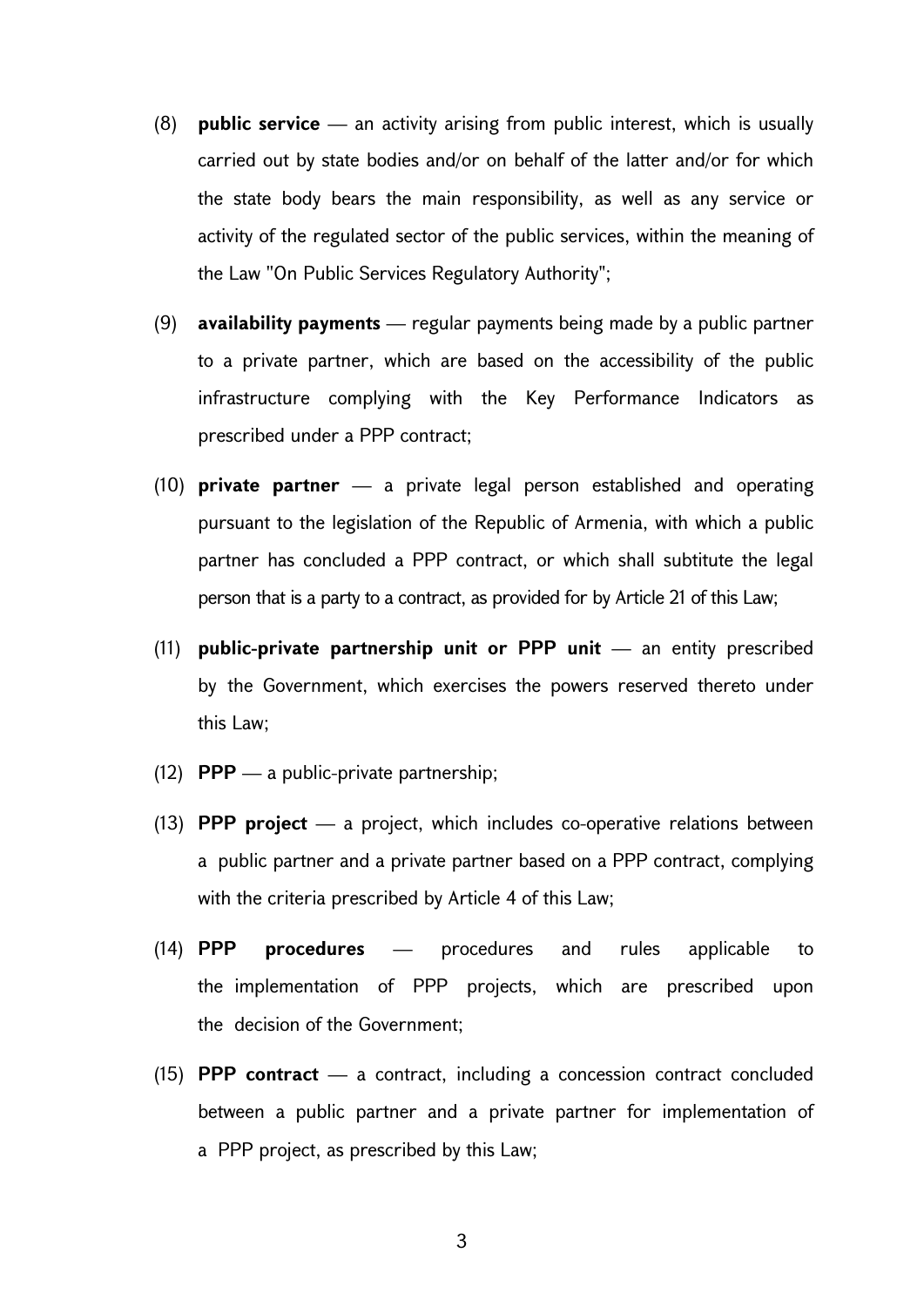- (16) **permissible limit of PPP liabilities**  a total maximum limit of contingent liabilities of the Republic of Armenia, prescribed by the Government with respect to the PPP contracts concluded after the entry into force of this Law. The methodology for calculation and assessment of contingent liabilities of the Republic of Armenia shall be prescribed by the Government;
- (17) **consortium** applicant legal persons, which participate in a tender on a basis of joint activities;
- (18) **lender** a private financial organisation, which extends a loan to a private partner with respect to a PPP contract;
- (19) **end users** any natural or legal person, including users, buyers, consumers, to whom a private partner renders public services or supplies goods of public interest or benefit, subject to the conditions of a PPP contract;
- (20) **Economic Internal Rate of Return (EIRR)** a metric used for economic planning in order to assess the net benefits for the public derived from potential investments. The Economic Internal Rate of Return is the discount rate, in case of which the Net Present Value of all economic benefits and costs from the assessed project is equal to zero;
- (21) **Financial Internal Rate of Return (FIRR)** a metric used for capital budgeting in order to assess the profitability of potential investments. Financial Internal Rate of Return is the discount rate, in case of which the Net Present Value of net cash flows from financial revenues and costs of the assessed project is equal to zero;
- (22) **direct agreement** an agreement concluded between a public partner, a private partner and a lender (lenders), which prescribes the conditions, based on which the lenders may be entitled to exercise the step-in rights;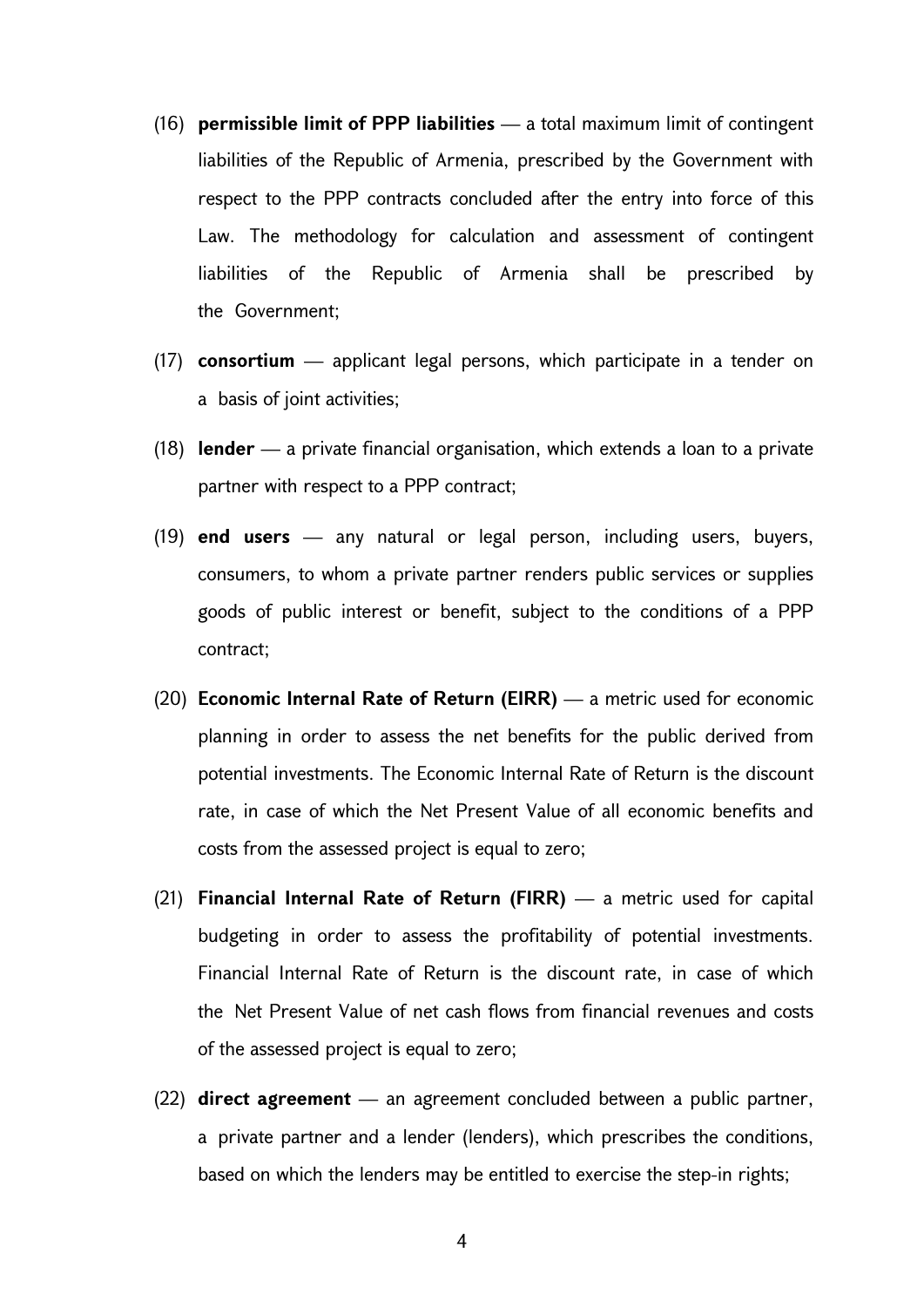- (23) **value for money or VfM** the difference between the value of the best similar project implemented through a general procedure provided for by the legislation of the Republic of Armenia ensuring a similar or comparable public infrastructure or public service, and the costs for implementation of assessed projects, and the methodology for calculation of which is prescribed under the PPP procedures;
- (24) **private partner selection procedures**  procedures applicable to PPP projects provided for by the Law ''On procurement'';
- (25) **policy-making body** a body of state administration system developing a PPP policy;
- (26) **fiscally affordable** a PPP project shall not result in exceeding the maximum limit of total contingent liabilities prescribed by the Government, where such are prescribed.

# **Article 3. Objectives of PPP**

- 1. The objectives of PPP for ensuring and managing public infrastructure and public service shall include:
	- (1) reducing the costs needed during the life cycle of the public infrastructures and improving the quality of building, improvement, construction, operation and maintenance thereof;
	- (2) ensuring proper and timely maintenance of the asset during the operation period thereof;
	- (3) increasing access to public infrastructures and services;
	- (4) receiving benefits from the private sector practice, resources, technologies, efficiency and innovation capacities;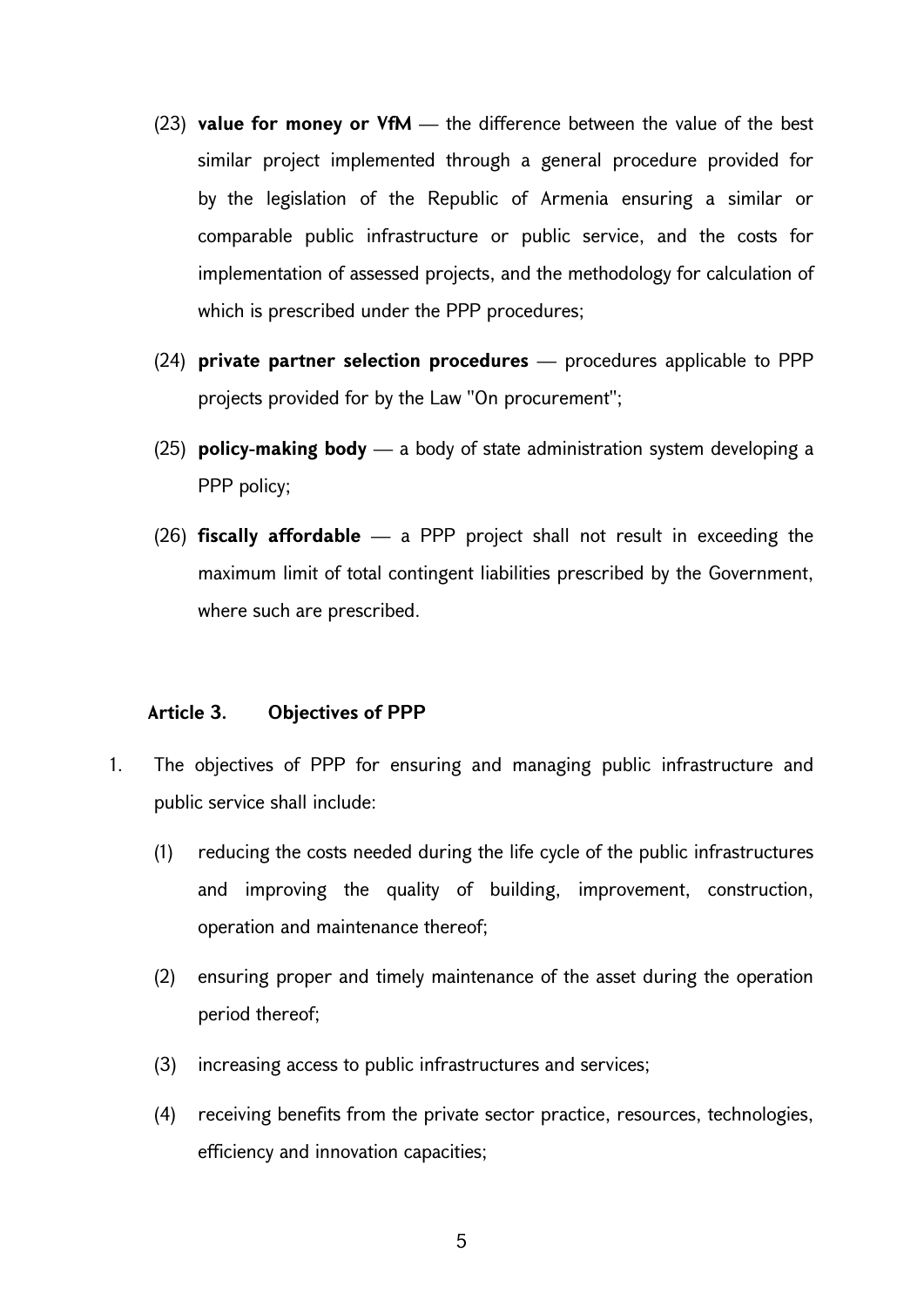- (5) increasing accountability and transparency towards the public in the field of public infrastructures and public services;
- (6) improving the information database on public infrastructures and public services covered by PPP projects in the Republic of Armenia;
- (7) attracting investments for new public infrastructures, where necessary.

# **Article 4. Criteria for PPP project**

- 1. A PPP project must comply with all the criteria mentioned below:
	- (1) have, pursuant to a PPP contract, at least five years duration, which is calculated from the day of fulfilment of all conditions precedent for the entry into force of a PPP contract;
	- (2) be aimed at construction and/or improvement and/or operation and/or technical maintenance of a public infrastructure;
	- (3) ensure allocation of risks between a public partner and a private partner, pursuant to the PPP procedures;
	- (4) ensure economic return for the Republic of Armenia, *i. e.* have Economic Internal Rate of Return, which will exceed the base rate prescribed by the PPP procedures;
	- (5) comply with the priorities prescribed by the public investment management policy adopted by the Government;
	- (6) be fiscally affordable;
	- (7) have VfM, which is greater than zero, where applicable.
- 2. From the perspective of managing fiscal risks and ensuring fiscal sustainability, the authorised body may, based on the analysis conducted as prescribed by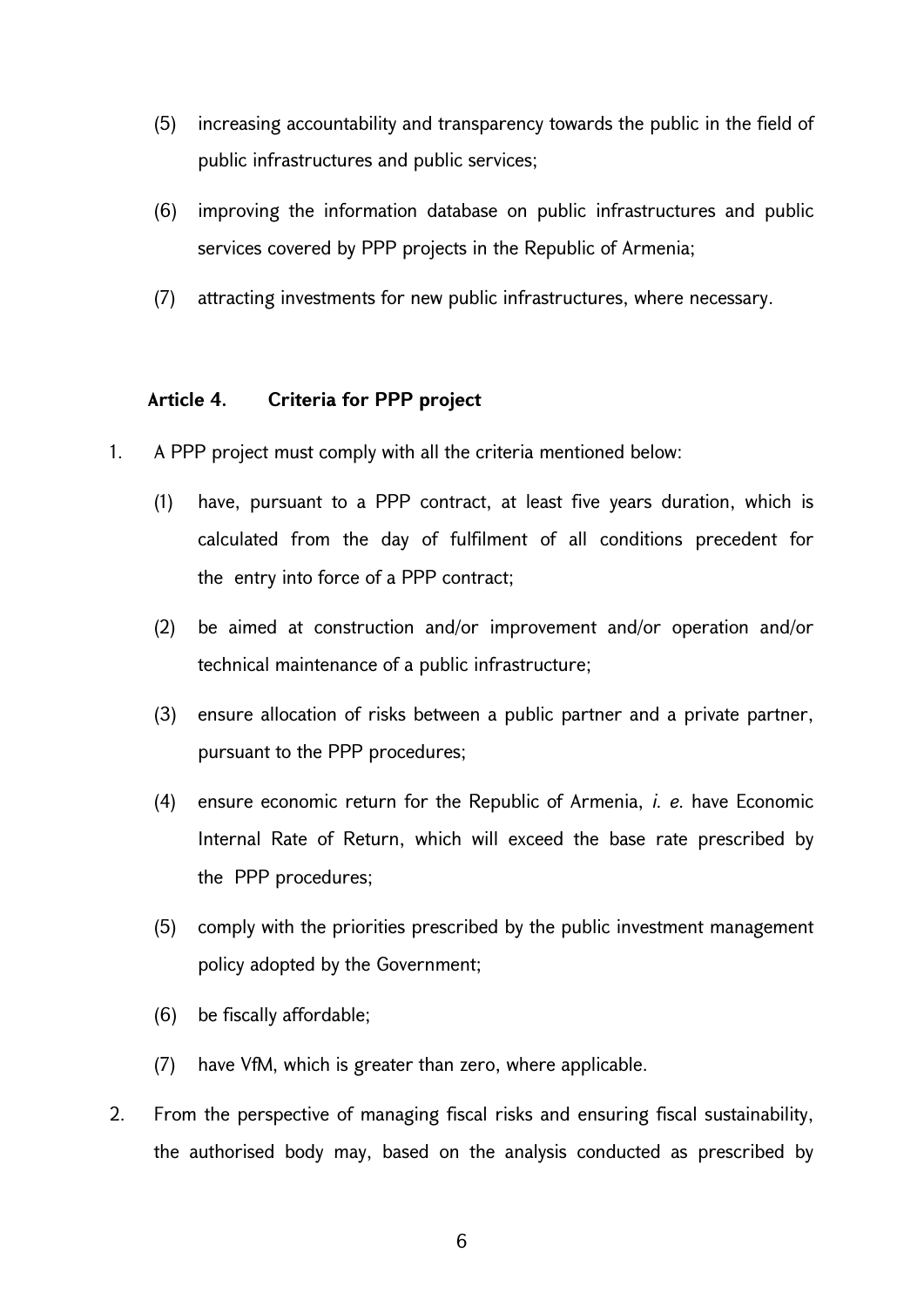Article 11 of this Law, provide a negative opinion, where the calculation reveals that the sum total of contingent liabilities for each year — with regard to the contract to be concluded — will result in exceeding the permissible limit of PPP liabilities during any year of the implementation period of the contract.

- 3. For determining whether the permissible limit of PPP liabilities will be exceeded, the following shall be taken into consideration:
	- (1) the PPP projects being implemented pursuant to PPP contracts concluded following the entry into legal force of this Law;
	- (2) the PPP projects for which a decision on holding a tender has been adopted, where the given tender is going to be held in the current financial year.

# **Article 5. Sectors of public services being rendered within the scope of PPP projects**

1. The decision of the Government shall be define the sectors of public services being rendered within the scope of PPP projects, which must comply with the priorities set in the public investment management policy adopted by the Government.

# **CHAPTER 2**

# **BODIES OF PUBLIC-PRIVATE PARTNERSHIP SECTOR**

# **Article 6. Policy-making body**

1. The PPP policy-making body shall: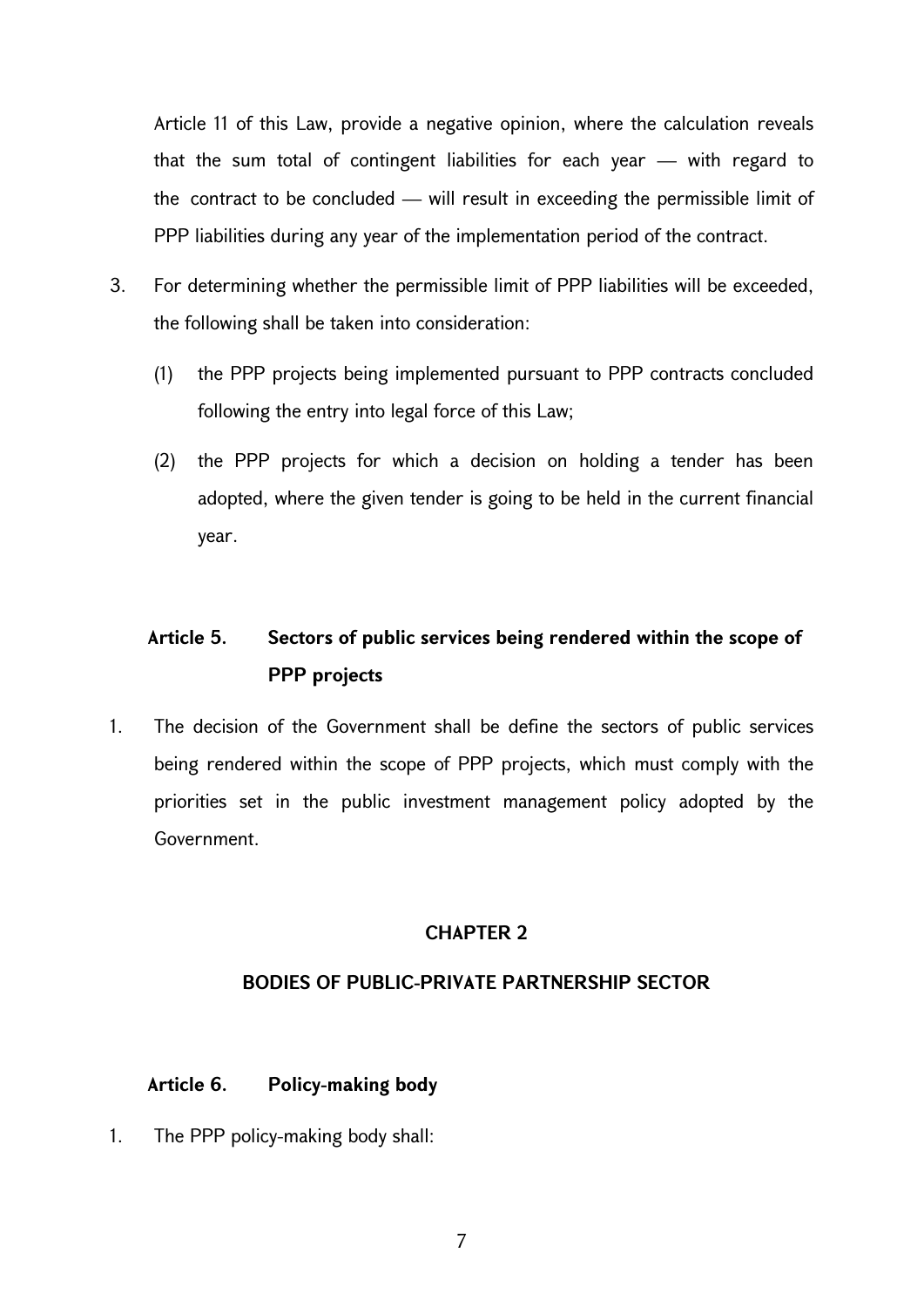- (1) carry out activities for development of a PPP policy;
- (2) fulfil functions for promotion, advancement of PPP projects and engagement of private partners;
- (3) ensure the development of regulatory legal acts related to the PPP procedures;
- (4) exercise other powers prescribed by this Law.

### **Article 7. Authorised body**

- 1. The authorised body in the PPP sector shall:
	- (1) exercise supervision over the fulfilment of financial liabilities prescribed under a PPP contract;
	- (2) subject PPP projects to current monitoring in terms of contingent liabilities;
	- (3) conduct an analysis provided for by Article 11 of this Law;
	- (4) deliver opinion provided for by Article 11 of this Law;
	- (5) exercise other powers reserved to it by this Law.

# **Article 8. PPP unit**

- 1. The PPP unit shall:
	- (1) provide the public partners and competent authorities in the sector of preparation and implementation of PPP projects — with administrative, methodological, expert, consultation, technical and other types of assistance;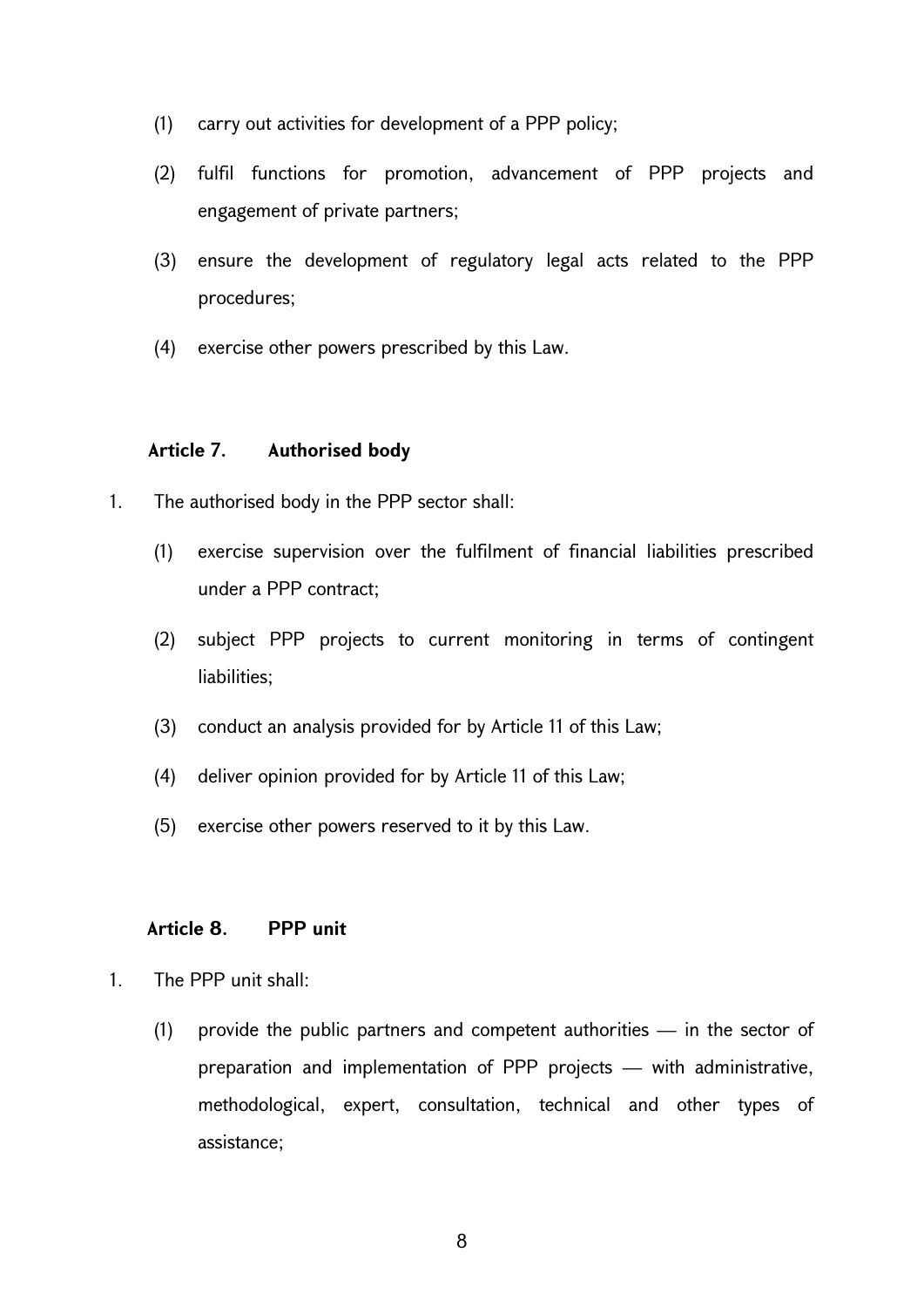- (2) organise training courses for the public partners and competent authorities, and other events aimed at enhancing their capacities;
- (3) exercise other powers prescribed by this Law.

# **Article 9. Competent authority**

- 1. The competent authority shall:
	- (1) identify PPP projects and prepare draft PPP projects;
	- (2) submit to the Government draft decisions on preparation of a draft PPP project, amendment to PPP project being implemented and extension of a PPP contract:
	- (3) organise a tender in accordance with private partner selection procedures;
	- (4) conclude a PPP contract with a successful tenderer;
	- (5) monitor and maintain supervision over a PPP project.

# **Article 10. Preparation of PPP projects**

- 1. PPP projects may be prepared by the competent authority in the format of a draft PPP project.
- 2. The competent authority shall identify PPP projects and prepare draft PPP projects in accordance with the criteria and principles provided for by the PPP procedures.
- 3. Draft PPP projects must contain substantiation of compliance of a PPP project with the criteria provided for by part 1 of Article 4 of this Law.
- 4. In cases provided for by the PPP procedures, the preparation of a draft PPP project must be approved by the decision of the Government.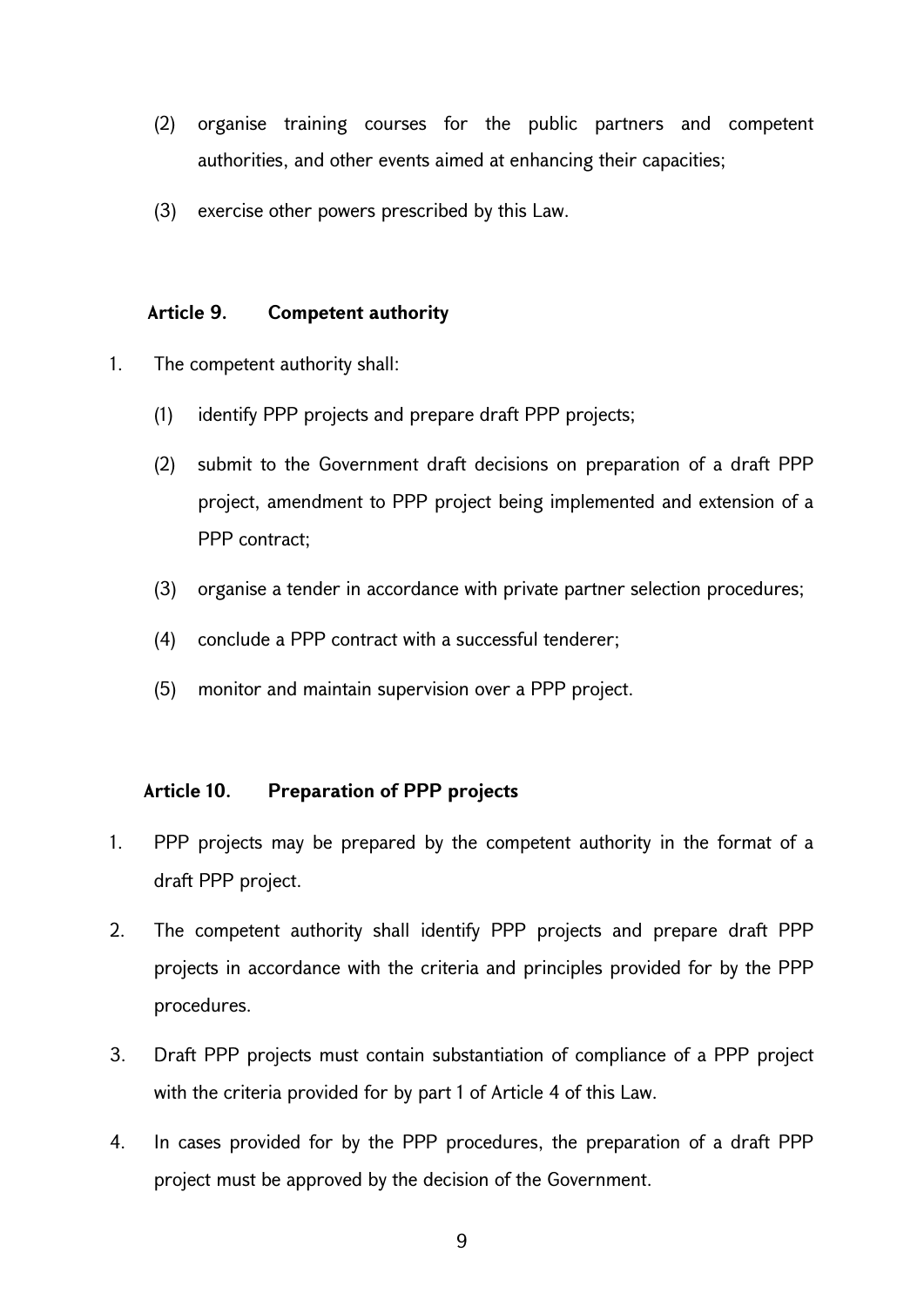# **Article 11. Analysis of draft PPP projects**

1. A draft PPP project shall be analysed by the authorised body, afterwards the authorised body shall provide an opinion on the compliance of a PPP project with the criteria prescribed by point 6 of part 1 and by part 2 of Article 4 of this Law.

### **Article 12. Rendering a decision on implementation of PPP project**

- 1. The Government shall render a decision on the implementation of a PPP project based on a draft PPP project.
- 2. Pursuant to the requirements of Article 16 of this Law, the draft PPP contract shall approved by the decision on implementation of a PPP project together with the provisions on the implementation of the given project.

# **Article 13. Information on PPP project**

- 1. The information on PPP projects, their preparation and implementation shall be published on the official website at www.procurement.am, as well as on the official website of the PPP unit. The Government may prescribe the requirements for such publication.
- 2. The information the publication of which is restricted by laws on PPP projects, their preparation and implementation shall not be subject to publication.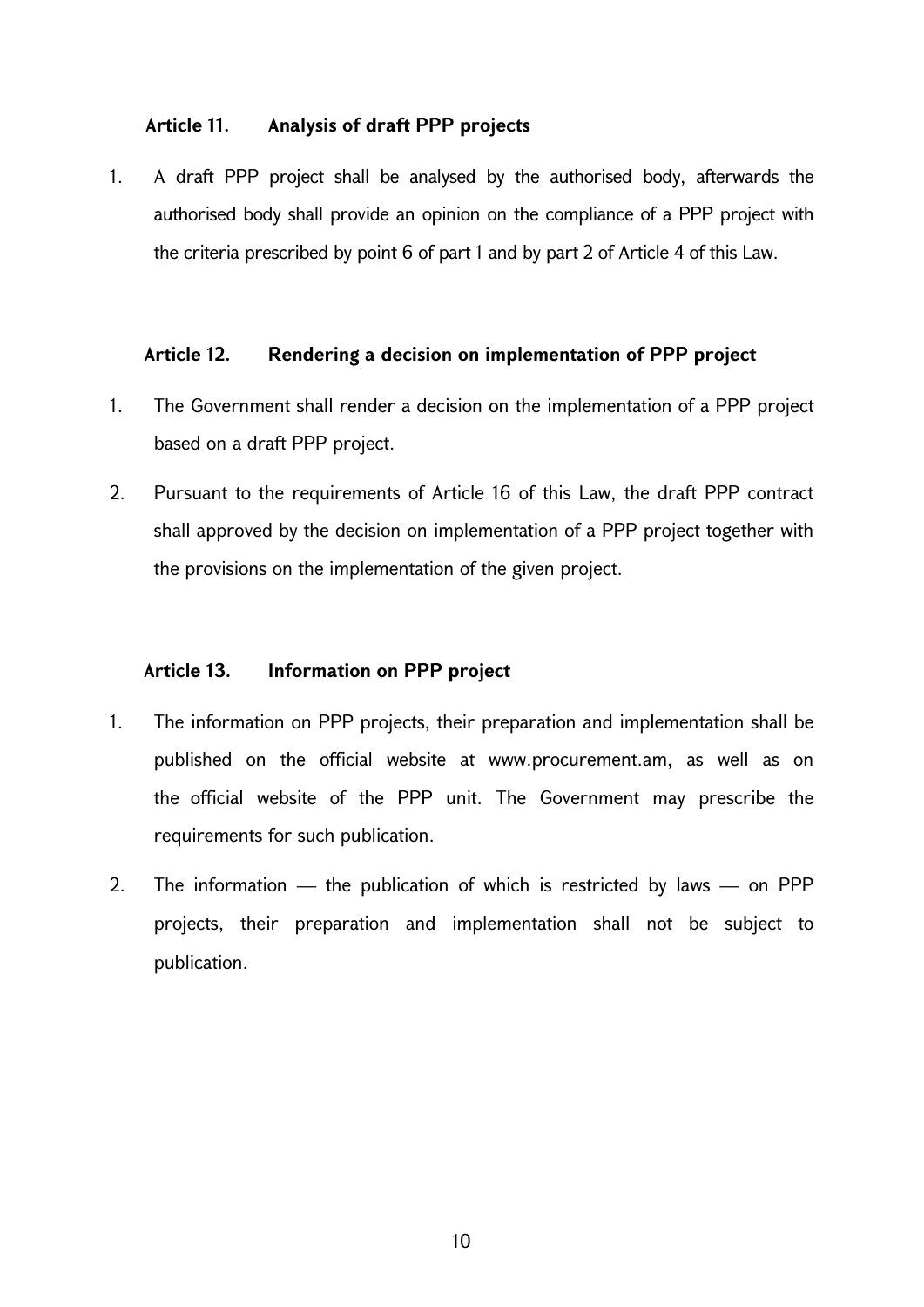### **SELECTION OF A PRIVATE PARTNER**

### **Article 14. Private partner selection procedure**

1. The competent authority shall select a private partner in accordance with the private partner selection procedure.

### **Article 15. Conclusion of PPP contract**

- 1. The competent authority shall conclude a PPP contract with a successful tender applicant (or with a legal person established thereby) for becoming a public partner. The competent authority shall have the right to authorise the state and/or community organisations and/or other legal persons to organise the tender and act as a third party to a PPP contract.
- 2. Where a PPP contract is concluded with a legal person established by a successful tender applicant, such legal person must meet the conditions of the tender procedures.
- 3. Where the successful applicant is a consortium of legal persons, the structure of equity participation of the participants of consortium shall also be included in the application. This structure may not be changed at the time of signing a PPP contract. Following the signing of a PPP contract, each amendment to the structure of equity participation of the participants of consortium shall be approved by the Government.
- 4. The Republic of Armenia or each body of state administration system may not have any equity participation in a private partner organisation.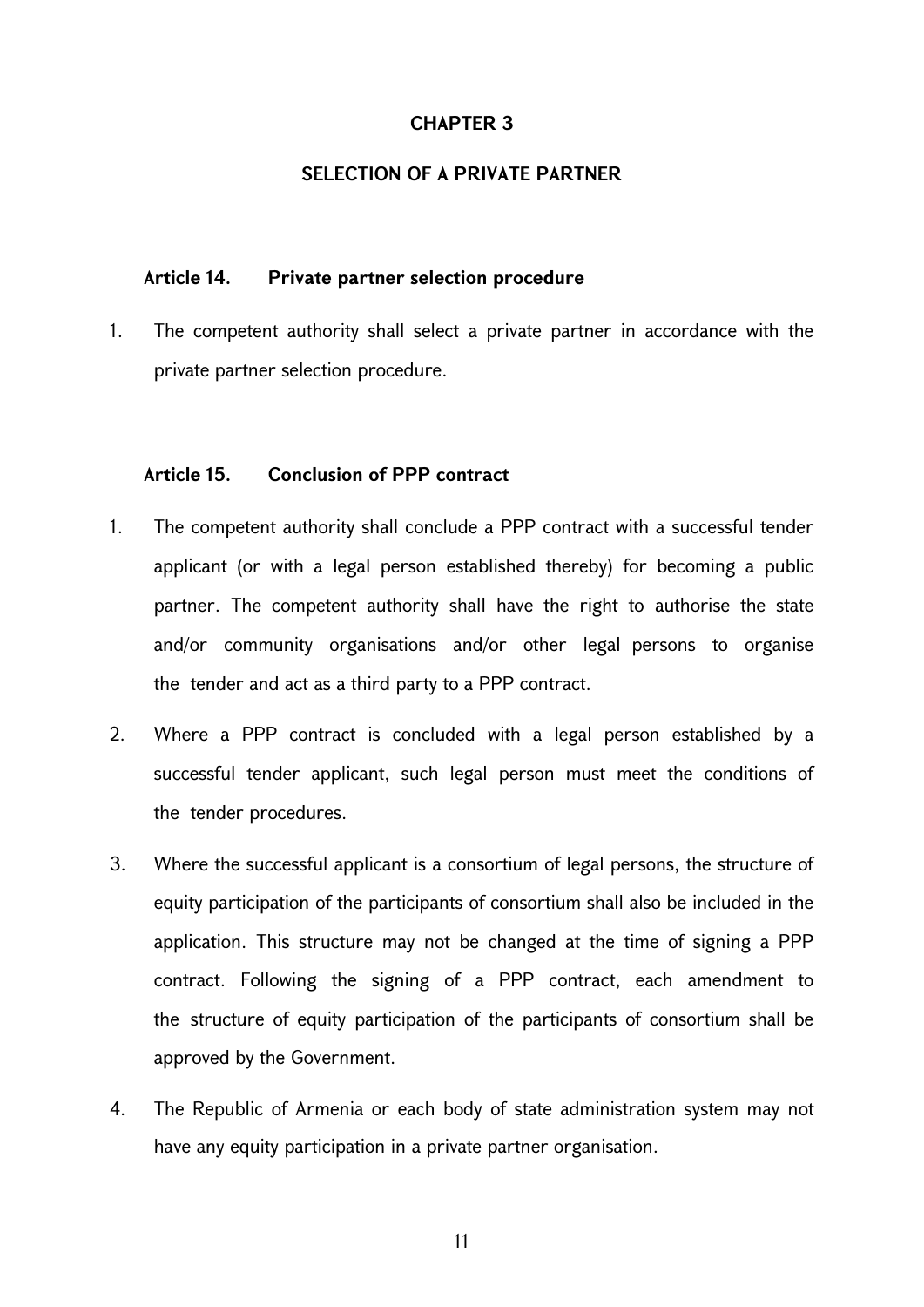### **PUBLIC-PRIVATE PARTNERSHIP CONTRACTS**

### **Article 16. Main information and conditions of PPP contracts**

- 1. A PPP contract must at least include the following information and conditions:
	- (1) the parties to a PPP contract;
	- (2) rights and obligations of the parties;
	- (3) risks of a PPP project and the allocation of those risks between a public partner and a private partner;
	- (4) subject matter of a PPP contract, including the scope of activities to be carried out, the components and content of a PPP project and other requirements for public infrastructure and public services;
	- (5) pursuant to a PPP contract, the description of public infrastructure and other property to be transferred or constructed and/or improved and/or developed and/or operated and/or maintained, including technical and economic features, the significance and time limit (time limits) for the use thereof (where available);
	- (6) the distribution of rights of the parties (where available) over the relevant infrastructure or other property within the scope of a PPP project, as well as the procedure for their transfer;
	- (7) the procedure and conditions for allocating land parcels required for the implementation of a PPP project (where necessary), as well as the description of their condition;
	- (8) the conditions for setting and changing the prices (tariffs) for the goods being supplied, activities being carried out and/or services being rendered by a private partner or conditions related thereto;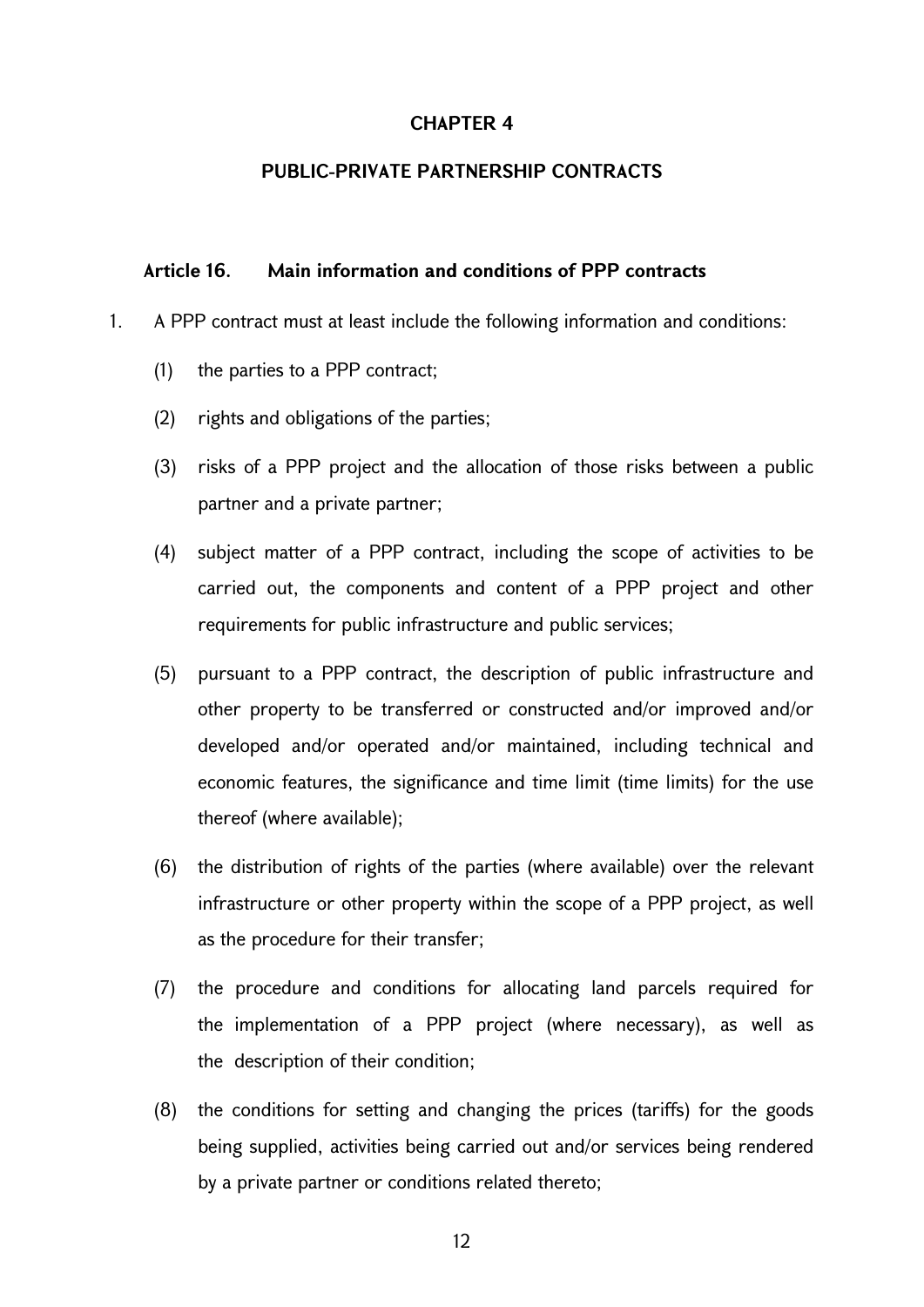- (9) the validity period of a PPP contract and/or the procedure for its determination;
- (10) the types of security being provided to a public partner by a private partner (where available) and the main conditions therefor;
- (11) the nature of result-based payments, availability payments and/or other payments (where available) being made to a private partner;
- (12) the procedure for making amendments to a PPP contract;
- (13) the nature of all payments (where available) being made to a public partner by a private partner;
- (14) the grounds, procedures for and circumstances of termination, including unilateral termination, of a PPP contract, including, the step-in rights of the lender and the procedure for calculation of reimbursement for early termination of the contract;
- (15) the minimum volume of investments (where available) being made by a private partner.

### **Article 17. Amendments made to conditions of PPP contracts**

- 1. The conditions of a PPP contract, including the term thereof may be amended, where the possibility of making such amendment is clearly and directly provided for by a PPP contract. This provision shall prescribe the scope, nature of and procedure for making possible amendments, as well as the circumstances under which such possibility may be used.
- 2. A PPP contract shall include the procedure and conditions for unilaterally amending a PPP contract, upon the decision of the Government on the ground of applying part 1 of this Article, as well as for compensation of damages incurred by a private partner due to amendments to the legislation of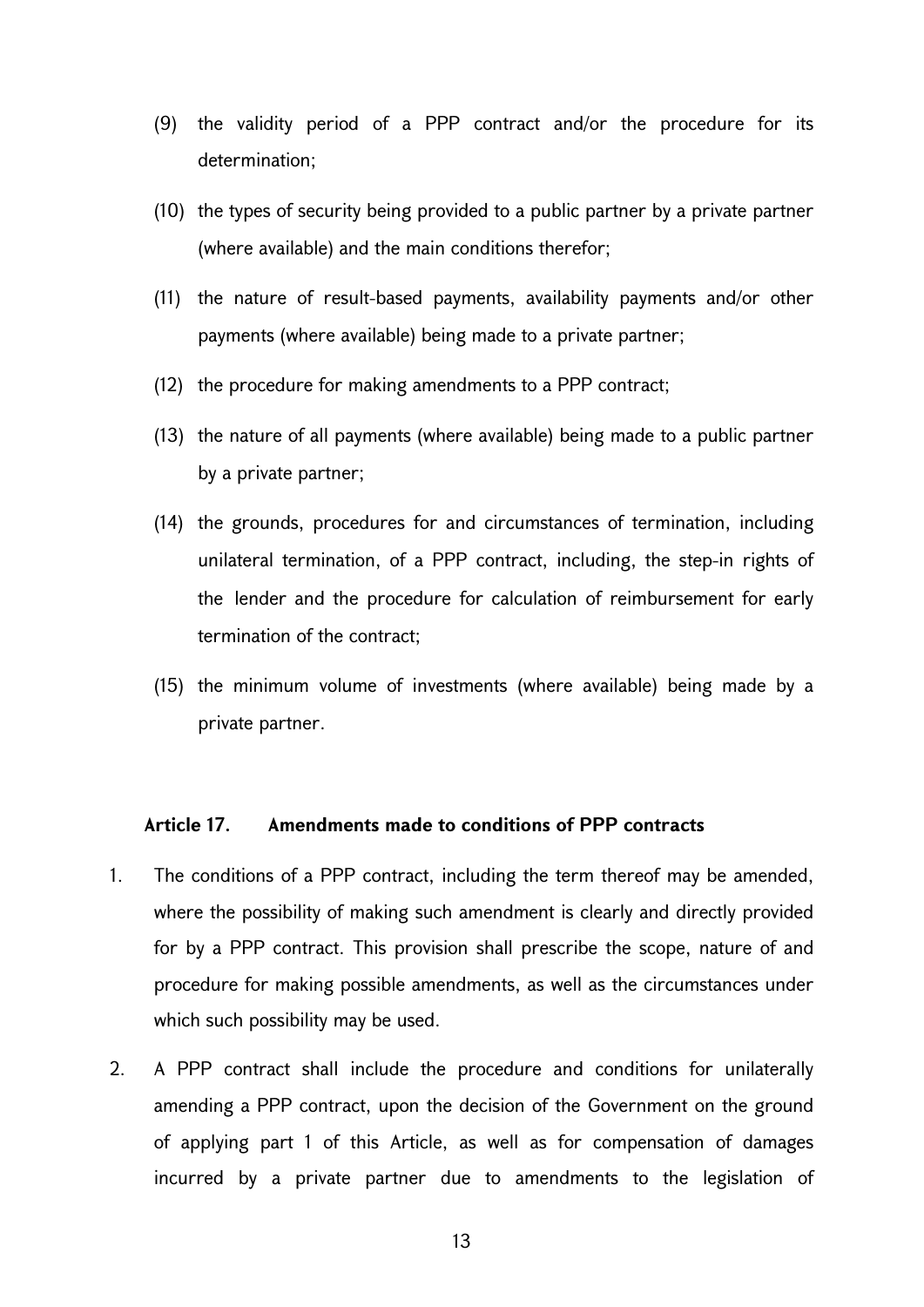the Republic of Armenia directly relating to the given public infrastructure or public services.

- 3. The amendment provided for by parts 1 and 2 of this Article may be made only where:
	- (1) the opinion stipulated by Article 11 of this Law provided by the authorised body on that amendment is positive;
	- (2) the PPP project remains compliant with the criteria provided for by Article 4 of this Law.

# **Article 18. Public infrastructure and other property related thereto within the process of implementing PPP projects**

- 1. The parties to a PPP contract, holding property rights over the infrastructure and the property related thereto, shall be entitled, where necessary, to transfer such rights to the other party, including the right of ownership and/or the right to use the land parcels and other movable and immovable property, as well as other property rights for implementing a PPP project in accordance with the provisions of a PPP contract.
- 2. A PPP contract may provide for observing all the requirements prescribed by the legislation of the Republic of Armenia on transfer of the right over the property (property rights) — the right of a private partner to transfer all or part of its rights over the public infrastructure and the property related thereto to third parties for a term that does not exceed the term of the relevant right of a private partner established under a PPP contract. The term for transferring the rights over public infrastructure and the property related thereto may not be extended, regardless of the existence of the right to extend the term of the PPP contract.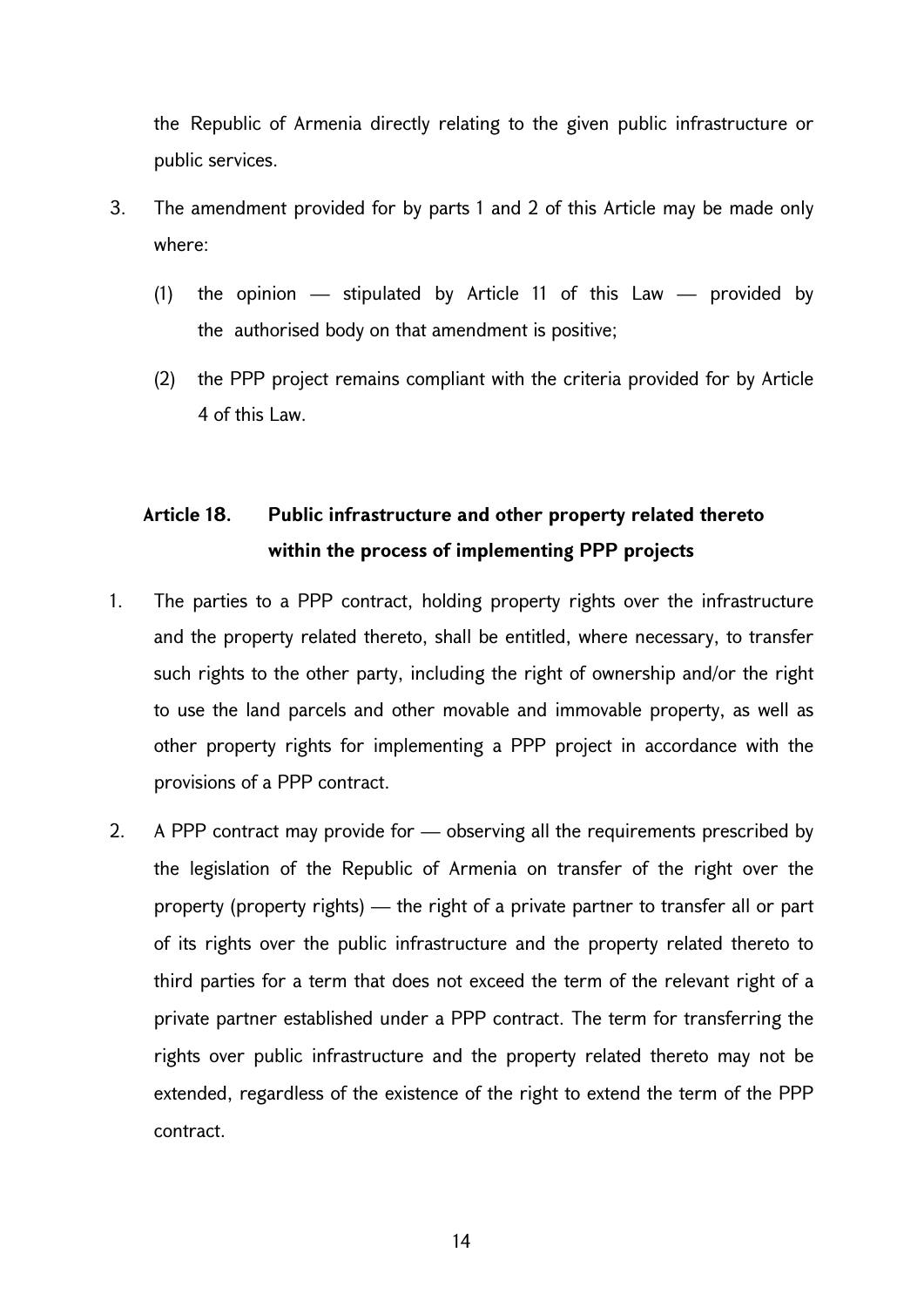- 3. The transfer of rights provided for by part 2 of this Article shall be valid only after being approved by a private partner.
- 4. The transfer of rights provided for by this Article shall be invalid from the moment of making such transfer, where it results in exceeding the term of a PPP contract.

# **Article 19. Provision of land parcels**

- 1. In cases provided for by a PPP contract, a public partner must, as prescribed by the legislation of the Republic of Armenia, ensure the provision of land parcels required for the implementation of a PPP project, to a private partner, except for the cases where the land parcels are under the ownership or possession of a private partner.
- 2. The land parcels may, without holding an additional tender for that purpose, be provided on the basis of a purchase and sale agreement, lease agreement, agreement on the right to development of a land parcel, servitude or any other transaction that will allow a private partner to fulfil its obligations provided for by a PPP contract.
- 3. A PPP contract shall envisage the consequences for failure by a public partner to provide land parcels or the necessary rights over them to a private partner as prescribed by a PPP contract.

# **Article 20. Liability of parties to PPP contract**

1. The violation of obligations (including performance requirements, guarantees and other obligations) by any of the parties may lead to liability prescribed by law or a PPP contract. Any liability, not prohibited by Law, may be included in a PPP contract.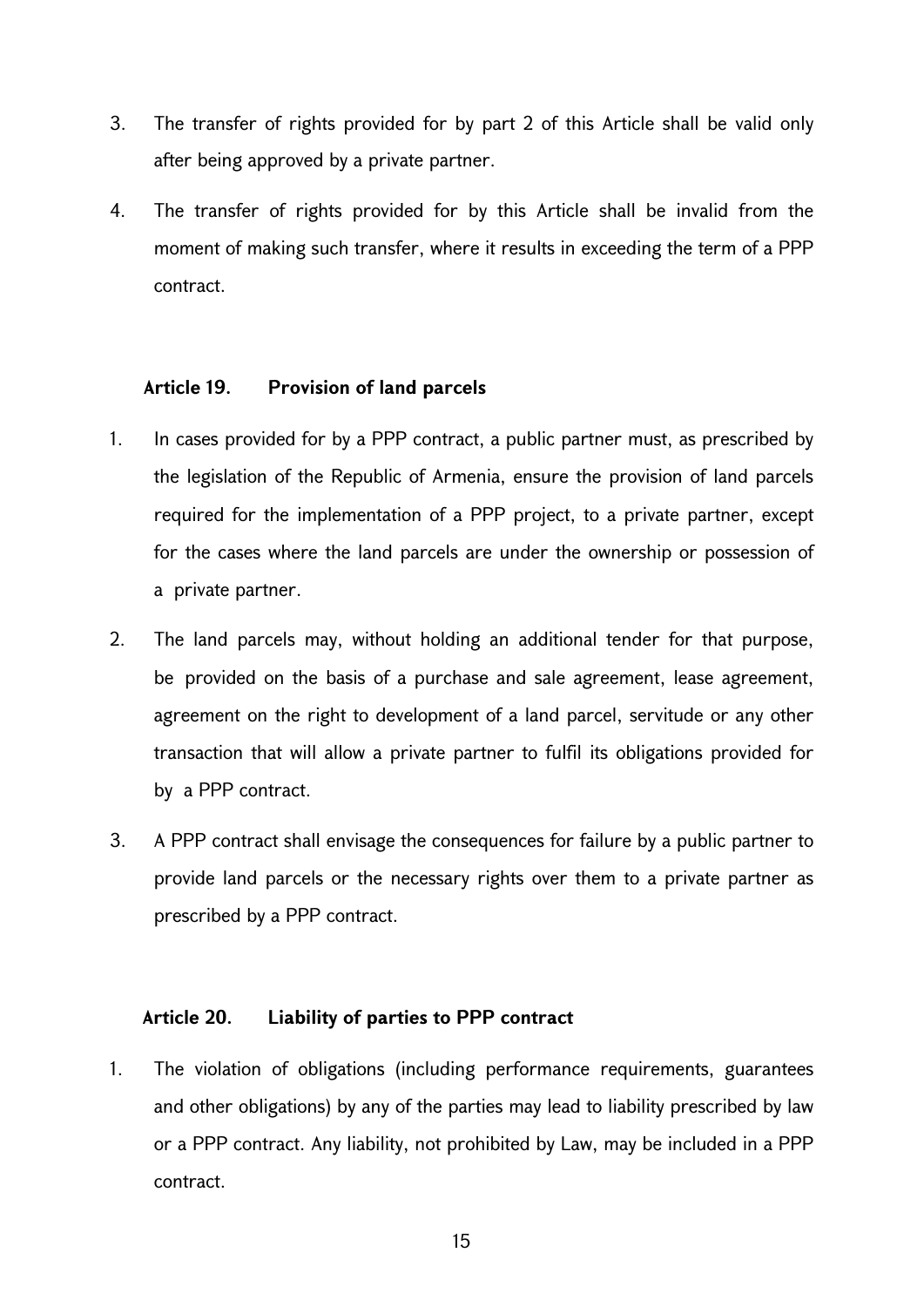### **Article 21. Step-in rights. Substitution of parties to PPP contract**

- 1. A PPP contract may prescribe that in certain special circumstances and pursuant to the conditions of a direct agreement and/or agreements related thereto, a public partner or a lender (lenders) may exercise the step-in rights thereof. In that case, the operation of the relevant public infrastructure and/or the rendering of public services for the purpose of ensuring the effective operation of the infrastructure and/or effective rendering of services and the continuity of the given project may be temporarily assumed by a public partner or other legal person (persons) appointed by a lender (lenders). The costs of such stepping-in shall be borne by the party specified in a PPP contract and/or direct agreement.
- 2. In the case prescribed by part 1 of this Article, the private partner may be temporarily substituted (fully or partially) by the public partner or the legal person (persons) appointed by a lender (lenders), in each case guided by a more clear procedure defined by a PPP contract and/or direct agreement and pursuant to their respective conditions.
- 3. Where a private partner is temporarily substituted by a public partner on the basis of a direct agreement, the debt of a private partner may not be transferred to the Government.
- 4. Any substituting private partner must, as prescribed by a PPP contract, comply with all the qualification requirements and other essential requirements related to the works to be performed and/or to the services to be rendered (including possessing a relevant licence and/or permit provided for by the Law of the Republic of Armenia), based on which a PPP contract has been concluded with an initial private partner.
- 5. The procedure for and conditions applicable to the substitution of a private partner shall be prescribed by a relevant PPP contract and/or direct agreement.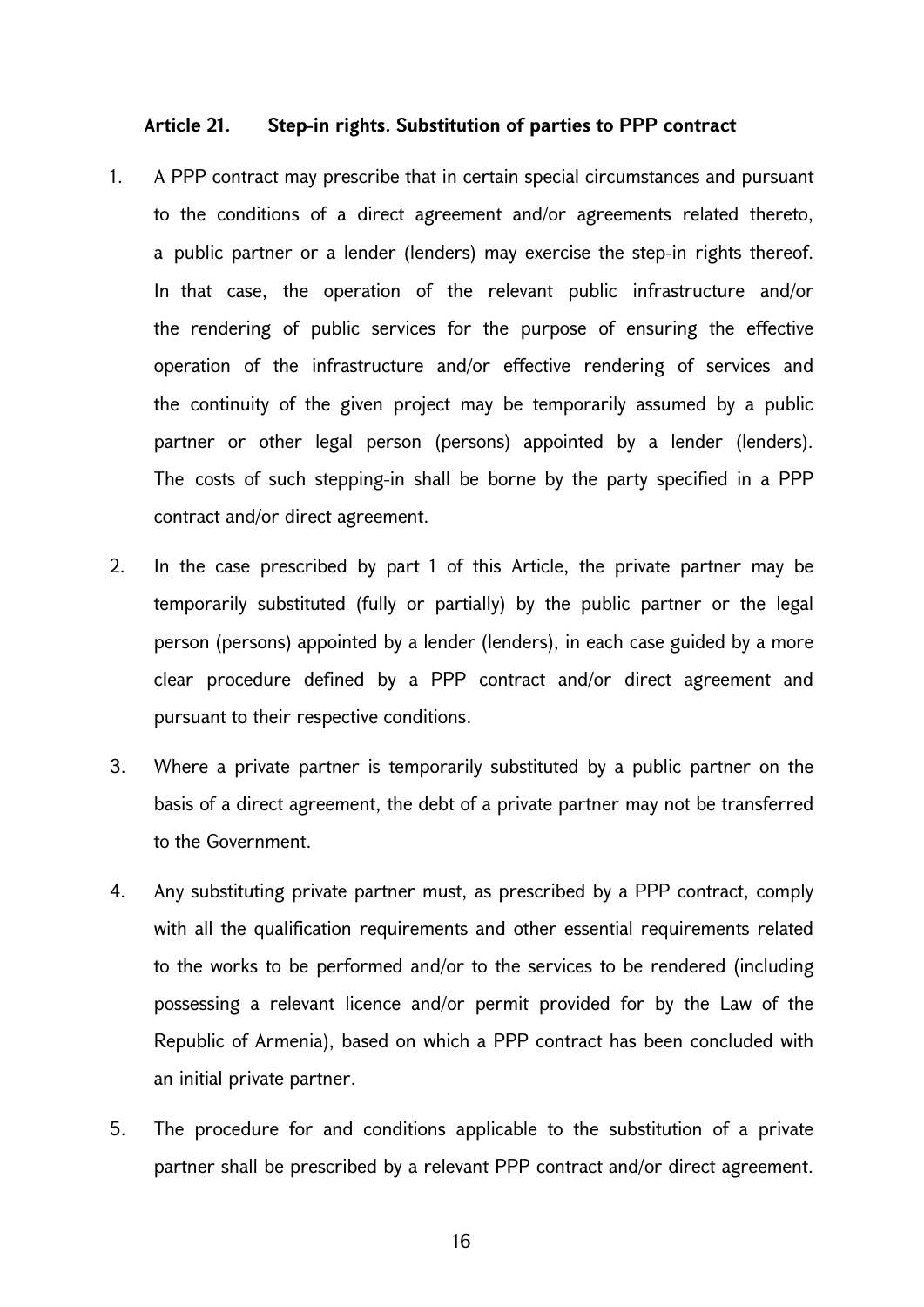In case of a permanent substitution of a private partner, a public partner shall hold an additional tender for the selection of a new private partner. In case of a temporary substitution of a private partner, no additional tender shall be necessary.

### **CHAPTER 5**

### **GUARANTEES FOR RIGHTS OF PRIVATE PARTNERS**

### **Article 22. Guarantees for rights of a private partner**

- 1. A public partner and a private partner are equal parties to a PPP contract.
- 2. Where a private partner sells goods, performs works or renders services at regulated prices (tariffs), and the bodies regulating those prices (tariffs) set such prices (tariffs) for the private partner's goods, works or services that do not ensure compensation for economically substantiated investments made by a private partner within the scope of the PPP contract, a public partner may, in accordance with provisions of a PPP contract, reimburse to a private partner for the shortage of the compensation amount. The PPP procedures may define methodological instructions, guidelines, as well as criteria, rules or restrictions for reimbursment.
- 3. A public partner may grant to a private partner exclusive rights for carrying out the activities prescribed by a PPP contract in order to ensure technical and financial viability of a PPP project, unless it contradicts the legislation of the Republic of Armenia.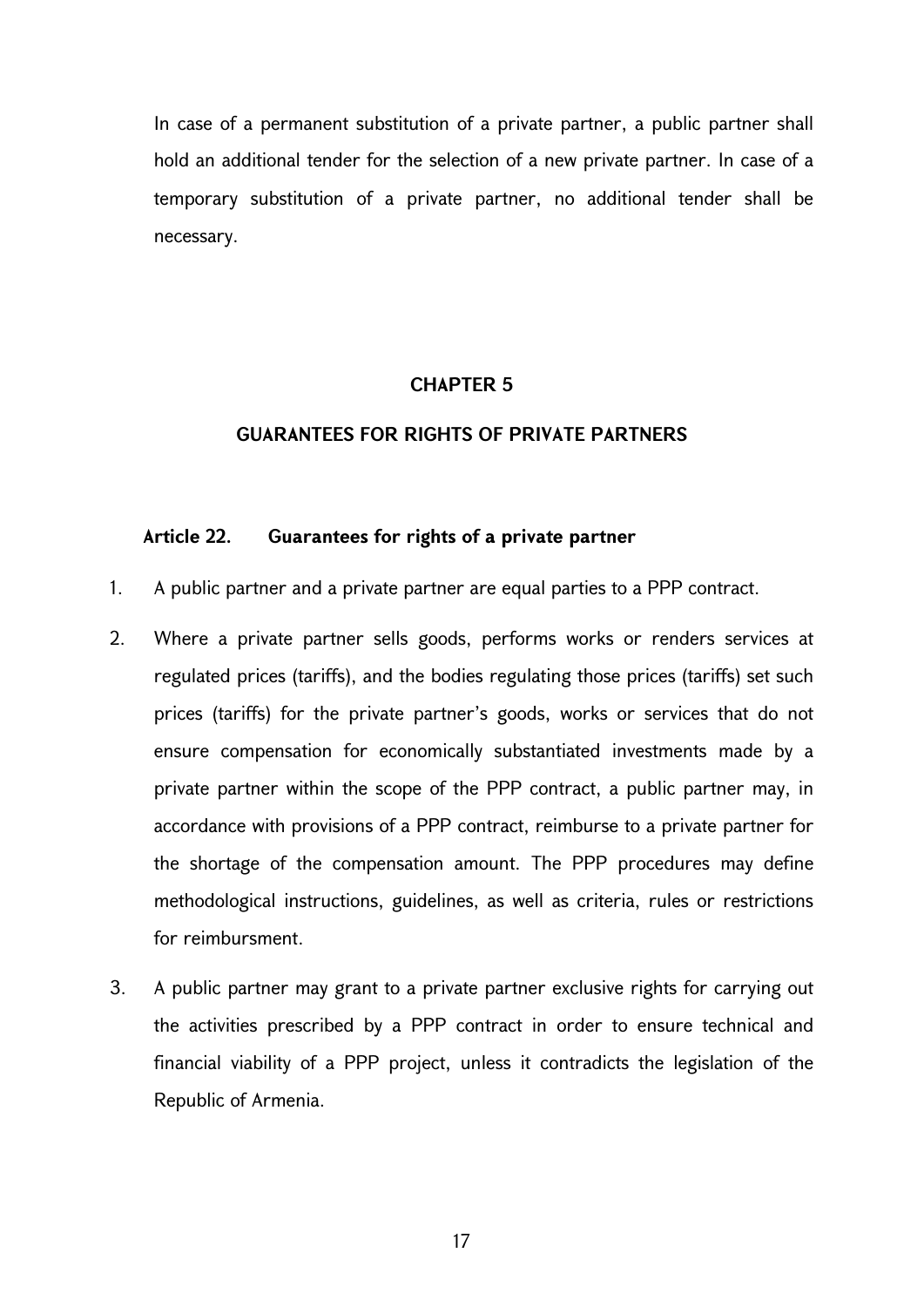### **Article 23. Guarantees for lenders**

- 1. A direct agreement may envisage such rights and guarantees for lenders that the parties to the agreement find appropriate.
- 2. A direct agreement may prescribe in detail the rights of lenders for substituting a private partner provided for by Article 21 of this Law, in particular, that the substitution of a private partner being recommended by a public partner may not be implemented without approval of the lender, or such substitution being recommended by lenders may not be implemented without approval of a public partner.
- 3. A direct agreement may envisage step-in rights for lenders, obligations of parties to an agreement related to the provision of information on the implementation of the PPP project, in case of early rescission of the PPP contract — provisions on the reimbursement to lenders and other provisions agreed between the parties.
- 4. A direct agreement may, in certain cases provided for thereby, prescribe an obligation for a public partner to make contractual payments directly to lenders instead of a private partner.
- 5. A public partner shall not hold a tender for the purpose of concluding a direct agreement, where it is concluded with a private partner and a lender.
- 6. A PPP contract may envisage an obligation of a private partner to provide lenders with security for each type of its obligations (related to the assets within the PPP project, its rights provided for by a PPP contract (and/or documents related thereto) and its activities related to a PPP project), which is not prohibited by the legislation of the Republic of Armenia.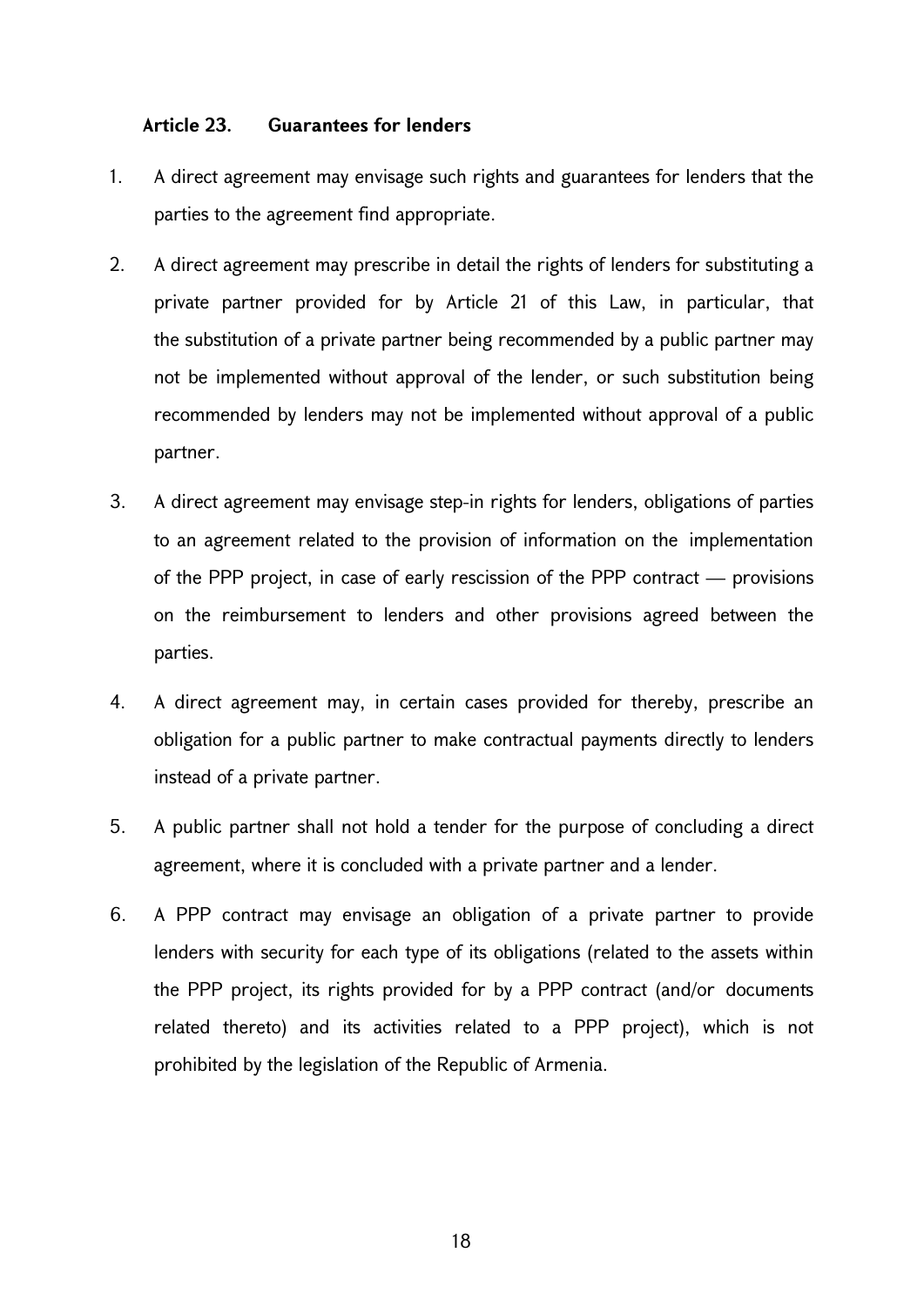# **DATABASE AND REPORT ON PUBLIC-PRIVATE PARTNERSHIP PROJECTS**

# **Article 24. Database of PPP projects**

- 1. The Government shall establish the procedure for the creation and management of the database of all PPP projects.
- 2. A public partner shall, as prescribed by part 1 of this Article, submit the copies of each PPP contract concluded thereby, of all annexes or supplements thereof within 20 days following the signing of a PPP contract or of the relevant supplement thereto.
- 3. The database of a PPP project shall be publicly accessible, except for the information, the publication whereof is restricted by laws.

# **Article 25. Report on implementation of PPP project**

- 1. A public partner shall prepare and submit to the PPP unit a report on the implementation of a PPP project, together with an opinion submitted by a private partner.
- 2. The form of and time limit for submitting a report on the implementation of a PPP project shall be prescribed by the Government.
- 3. The PPP unit may request additional clarifications and explanations with respect to each report on the implementation of a PPP project.
- 4. Each report on the implementation of a PPP project must be publicly accessible.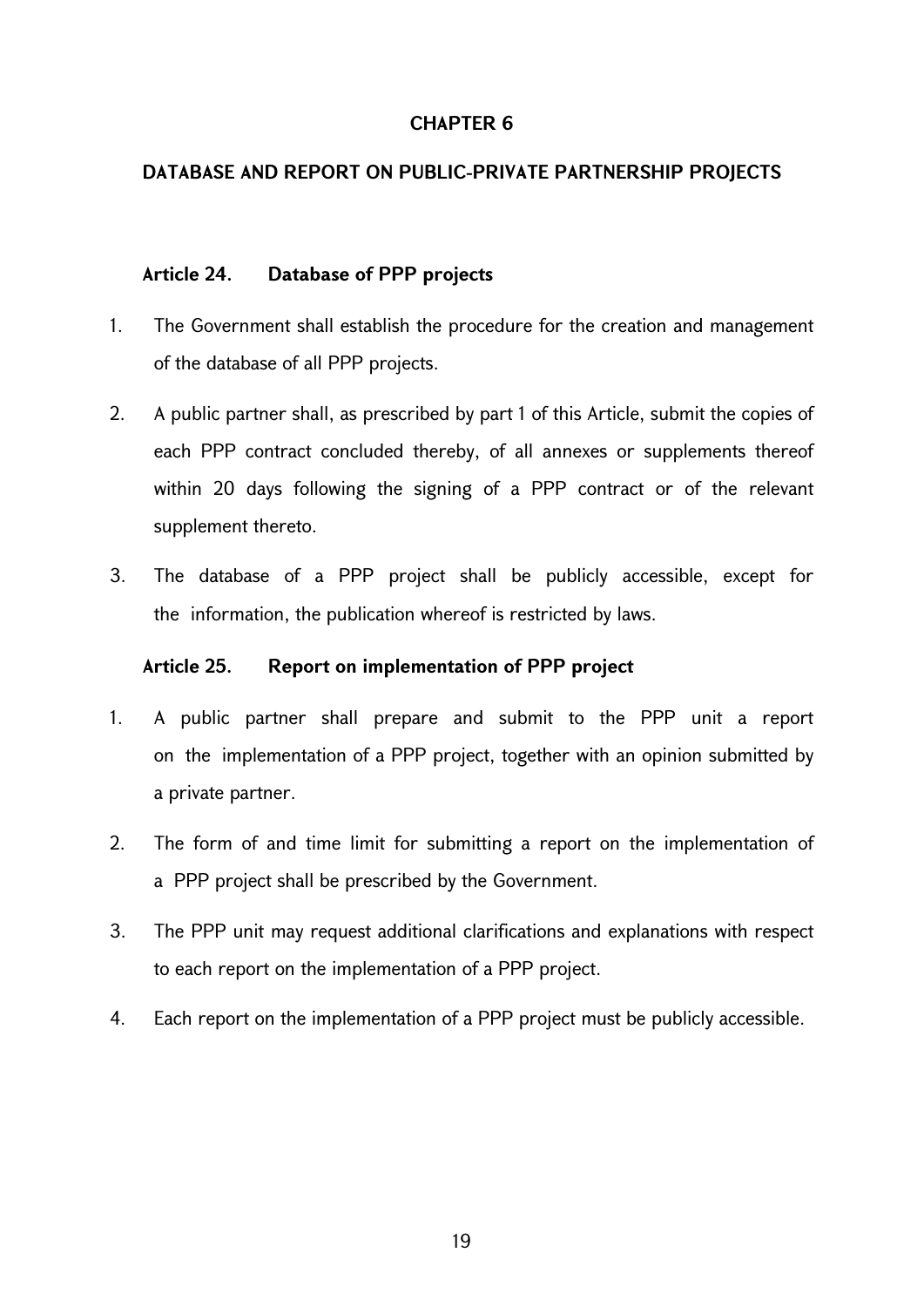# **STATE SUPPORT MECHANISMS IN PUBLIC-PRIVATE PARTNERSHIP PROJECTS**

### **Article 26. Types of state support in PPP projects**

- 1. The following types of state support may be provided to private partners within the scope of a PPP project:
	- (1) grants;
	- (2) subsidies;
	- (3) allocations of assets necessary for the implementation of a PPP project;
	- (4) guarantees for the minimum revenue and/or minimum number of end users or buyers and/or other types of guarantees and privileges, within the scope of a PPP project;
	- (5) guarantees that the public partner will consume or use a certain volume or share of goods produced, works performed or services rendered during the implementation of a PPP project;
	- (6) loans and other types of funding or investments;
	- (7) reimbursement for certain types of costs and risks related to a PPP project (or direct responsibility for them);
	- (8) budgetary guarantees;
	- (9) other means not prohibited by the legislation of the Republic of Armenia, upon the decision of the Government.
- 2. Within the scope of a PPP project, private partners shall benefit from tax and customs privileges established by the legislation of the Republic of Armenia, as prescribed by the legislation of the Republic of Armenia.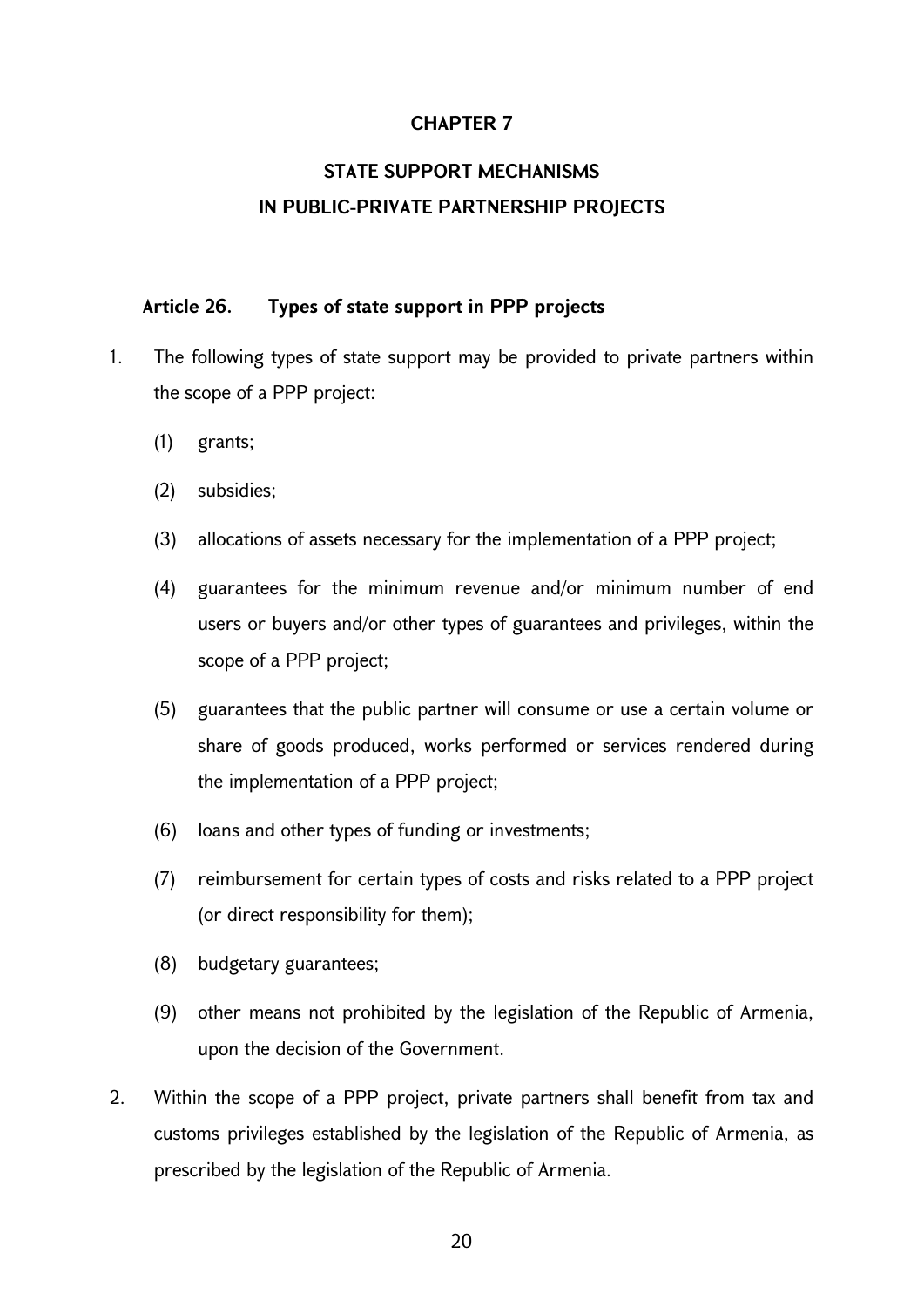3. The PPP procedures may define methodological instructions on different types of state support in PPP projects and guidelines on providing such support, as well as all criteria, rules or restrictions applicable to them.

# **Article 27. Types of payments being made within the scope of PPP contracts**

- 1. A PPP contract may include a provision, pursuant to which a public partner shall — in addition to or instead of payments being made by end users and/or result-based payments — pay to a private partner availability payments and/or other compensations not prohibited by the legislation of the Republic of Armenia, under the conditions prescribed by the contract.
- 2. A private partner shall have the right to directly or indirectly receive profit from its activities within the scope of a PPP project and dispose such profit.
- 3. A PPP contract may envisage payments being made by a private partner to a public partner (in the form of a fee paid by a private partner or in other form), that may be in the form of a fixed amount paid on a regular basis or a lump-sum amount, or, pursuant to a PPP contract, in the form of certain share of any revenue to be received from the activities being carried out by a private partner, or in the form of transfer of property belonging to a private partner by the right of ownership to a public partner, or in other forms not prohibited by the legislation of the Republic of Armenia. A PPP contract may also envisage combination of different forms of payments by a private partner.
- 4. A PPP contract may envisage combination of each or all forms of payments referred to in parts 1-3 of this Article.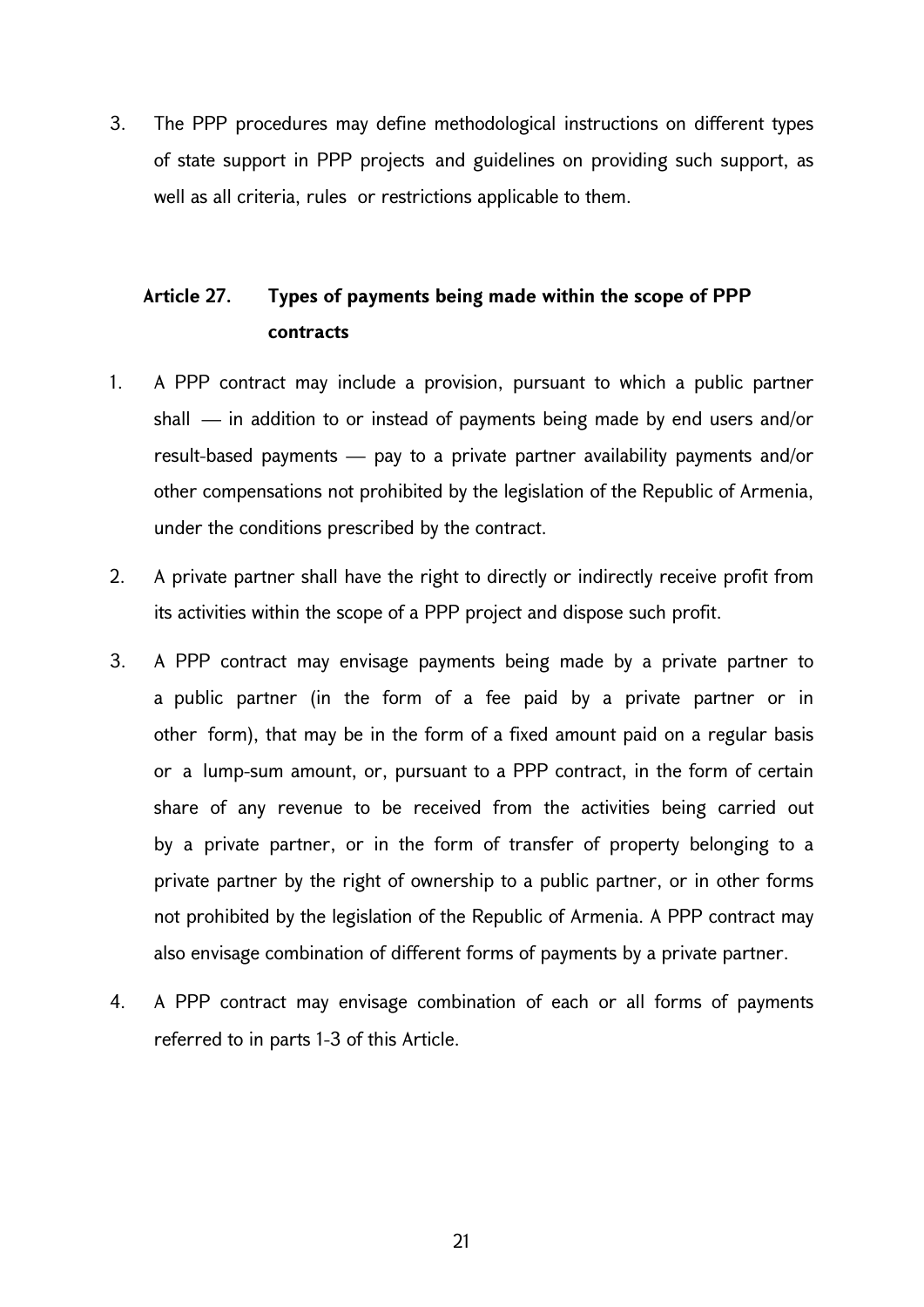# *SETTLEMENT OF DISPUTES*

### **Article 28. Settlement of disputes**

- 1. Any dispute arising from a PPP contract, direct agreement or any other agreement related to a PPP project shall be settled upon a relevant agreement and/or through the procedure for settlement of disputes agreed between the parties to the Agreement on Promotion and Reciprocal Protection of Investments, as ratified by the Republic of Armenia.
- 2. Parties to a PPP contract may freely choose the dispute settlement mechanism, including conciliation, legally binding or non-binding expert assessment or opinion, national or international commercial arbitration or investment arbitration, as well as procedural rules for the settlement of such disputes.
- 3. A public partner may not have any state or sovereign immunity with respect to disputes arising from a PPP contract, direct agreement or any other agreement related to a PPP project.

# **CHAPTER 9**

### *FINAL PART AND TRANSITIONAL PROVISIONS*

### **Article 29. Entry into force of the Law**

1. This Law shall enter into force on 1 January 2020.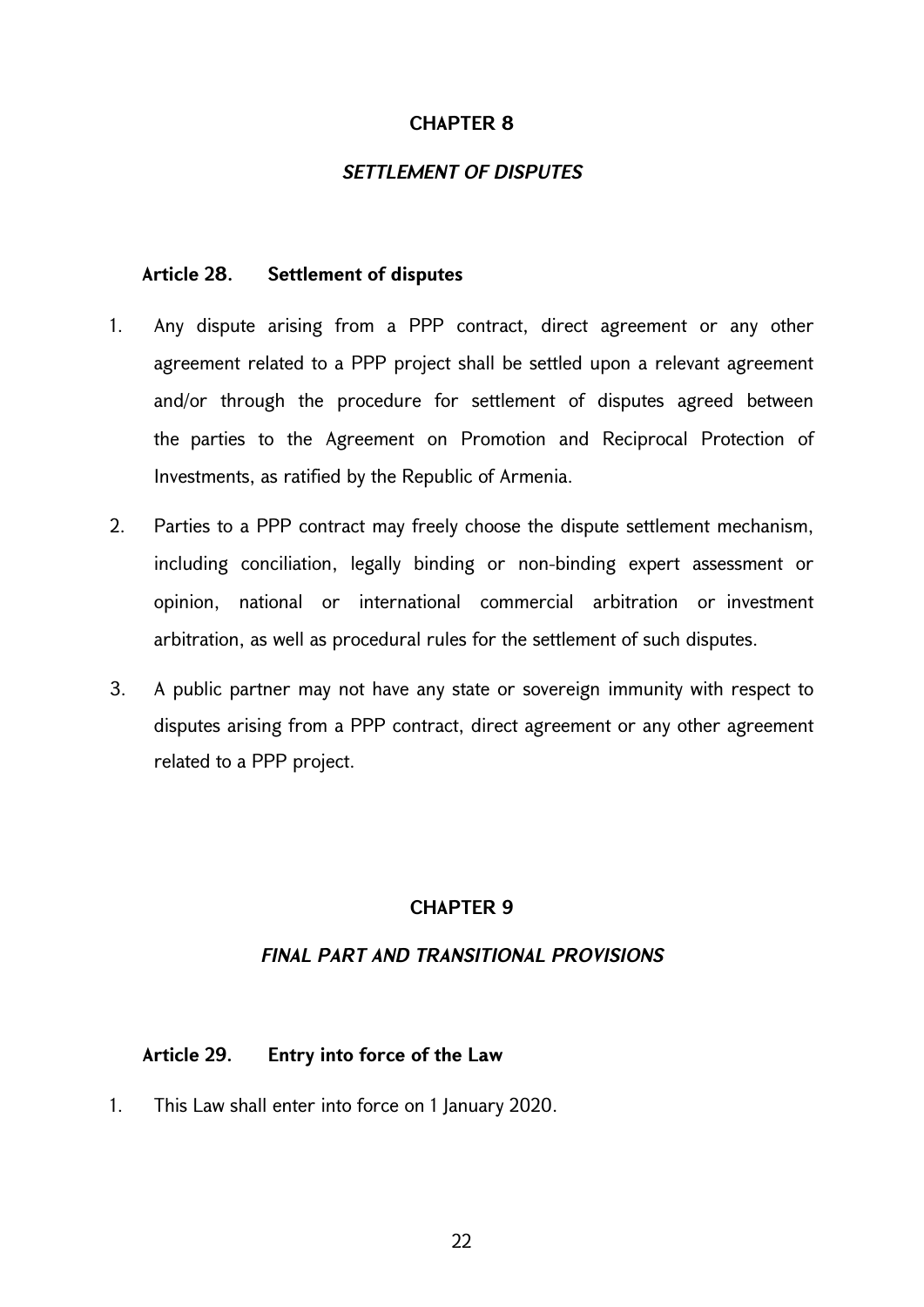# **Article 30. Transitional provisions**

- 1. The provisions of this Law shall not extend to the PPP contracts concluded between public and private partners and to the tenders announced with respect to the PPP projects prior to the entry into force of this Law.
- 2. The regulations prescribed by points 4 and 7 of part 1, by part 2 of Article 4, part 1 of Article 5, parts 2 and 4 of Article 10, part 1 of Article 11, parts 1 and 3 of Articles 12 and 24, part 2 of Article 25, part 3 of Article 26 of this Law, shall be adopted within 90 calendar days following the entry into force of this Law.

### **President of the Republic A. Sargsyan**

16 July 2019 Yerevan HO-113-N